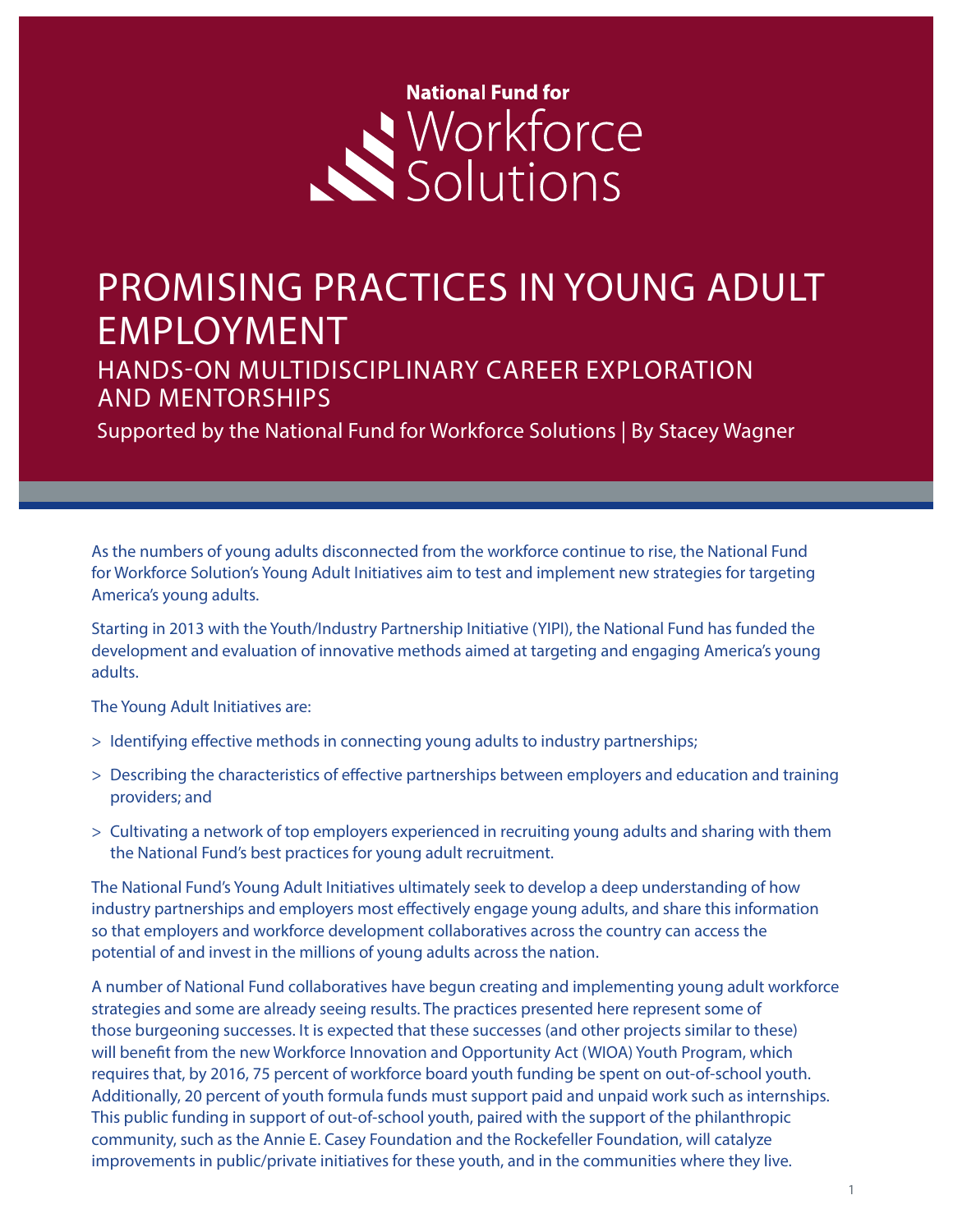#### MILWAUKEE'S TECH TERN MODEL

A multidisciplinary career exploration program that provides urban youth workforce readiness, academic skills, hands-on training, and career exploration across multiple disciplines including health care, architecture, engineering, and construction.

Four commonalities make Milwaukee's Tech Tern (technical internship) approach to youth-focused career awareness and employment replicable:

- 1. Workforce development aligned with economic development
- 2. Industry partnerships engaged in on-the-job training, internships, and apprenticeships
- 3. Enhanced teaching methods based on new requisite skills and employer demands
- 4. Industry partnerships and education and training providers working together to engage students in a talent pipeline (with multiple talent options).

These components are specific to this project. Other communities that wish to engage young adults in employment-related activities such as internships, mentorships, on-the-job-training, and apprenticeships will face their own specific challenges in terms of political, economic, social and cultural environments. However, in spite of idiosyncratic local conditions, this model is applicable to the communities that choose to invest in it, and the initiative described here is considered successful by its partners.

#### The Milwaukee Area Workforce Funding Alliance Collaborative

The Milwaukee Area Workforce Funding Alliance (the Alliance) is a consortium of private and public funders of workforce development (including education, job training and placement, and support services) dedicated to increasing employment that benefits both businesses that need skilled workers and individuals seeking good jobs with family-supporting wages. The collaborative's goals include advocating for policies that sustain effective workforce partnerships, strengthening and expanding the workforce system by leveraging local investments, building the capacity of the workforce system, improving career advancement opportunities for low-income individuals, and helping employers get the skilled workers they need.

#### Program Purpose and Goals

One of the Milwaukee Area Workforce Funding Alliance's members, Froedtert Hospital, has always had a commitment to the community that is reflected in the collective vision of the Alliance. As part of their own initiative to increase the number of diverse suppliers with whom they work, Froedtert helped create Tech Terns, which is a multidisciplinary career exploration program that provides workforce readiness, academic skills, hands-on training, and career exploration across multiple disciplines including health care, architecture, engineering, and construction. The driving principle of this initiative was that it be industry led, provide real-world learning experiences, have active mentorships, and take place within the local community.

The partners for the Tech Terns program were:

- > Froedtert Health and the Medical College of Wisconsin
- > CannonDesign (architecture firm)
- > Mortenson Construction
- > Milwaukee Public Schools/Bradley Tech High School
- > WRTP/BIG STEP (nonprofit training provider)

#### Project Elements

The public-private partnership collaboration for wide-lens career exploration took place via a construction project, the Center for Advanced Care at Froedtert & the Medical College of Wisconsin. The project includes the design and execution of the state-of-the-art vascular center, transplant center and integrated rooms for surgeries, and other procedures for Froedtert Health and the Medical College of Wisconsin. The building (610,000 square feet) is located in Wauwatosa, Wisconsin. This project was a unique opportunity to present career awareness and on-the-job training for local high school students interested in designing and building things, as well as for the business and education partners involved in the project, in which new partnerships between education and industry were started. It was expected to:

- > Help create a pipeline of ready talent for future employment in the region
- > Demonstrate the kinds of careers available "in industry"
- > Provide real-world experiences of jobs
- > Eliminate stereotypes of both jobs and industries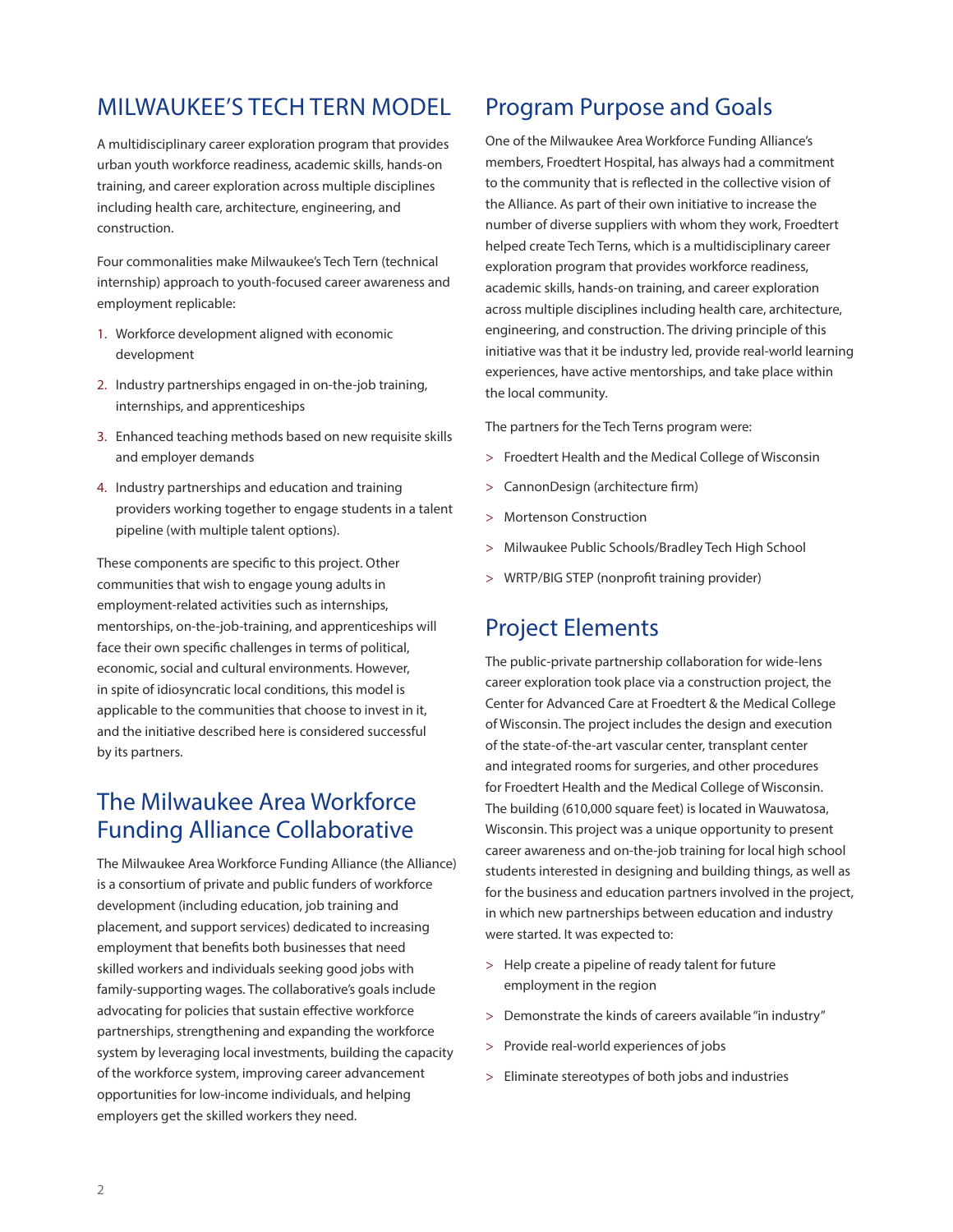- > Showcase various credentialed workers (e.g., "work-tolearn", apprentices, two-year degrees, four-year degrees and Master's degrees)
- > Model an industry-education partnership

#### Project Activities

The mentorship project with the Bradley Tech students lasted two and a half years and included 11 day-long onsite sessions. There were 18 male students, most of whom were African American of low income, urban backgrounds. Throughout, the students had opportunities to learn how and why things are constructed, how academic education enables that and what, exactly, professionals do in their jobs. They also received mentoring from the partners on a two-to-one basis, so that at any given time outside the classroom, two partner organizations were mentoring a youth.

The students learned firsthand how to design and construct a building. This included designing mechanical, electrical, and plumbing components, including a cardiac unit. CannonDesign's team explained what an interior designer does, why it matters (functionality), and what materials might be used for different types of buildings. Students toured a steel shop and learned how steel is bent, and how technology is used in design and construction. They learned about building codes and what they are used for, how to calculate a volume of dirt, and got a chance to operate an excavator, among many other activities. The young adults thus got to see what is involved at every stage of conception and construction.

#### WHAT WORKED

#### Business Champions

Getting "business buy-in" wasn't an issue in this program as the project was initiated by businesses, specifically Froedtert Health, CannonDesign, and Mortenson Construction. Together, they outlined the plan and then explained their business's involvement to their C-suites. The CEOs wholeheartedly supported the project and its expected outcomes. Initially, they thought this program could be easily expanded to solve the region's skills gaps in design and construction, but in the end, they settled for helping develop a tangible, successful set of career pathways for urban youth. Solving the region's skills gaps will require additional partners and dedication from more stakeholder organizations.

#### The Learning Mirror

It turns out that, in this case, learning went two ways. The professionals found the students intelligent, creative and enjoyable, and learned that their original preconceptions of the kids were misguided as the students demonstrated hard work, focus, and dedication. The students thrived on the "doing" part of the program and wanted to know more with every visit. And the students realized what real world jobs were like and how academics play a big part in job success, even if you aren't sitting in an office. The class valedictorian at Bradley Tech participated in Tech Terns and most Tech Tern students received honors in various disciplines. Compared to their high school classmates, the Tech Terns had among themselves, a higher GPA (one grade above average), nine percent better attendance, and three-point higher ACT scores.

Finally, employment no longer seemed as out-of-reach as it had before for these urban youth, as many earned summer jobs and internships at design, construction, and health care firms. Additionally, some received scholarships to postsecondary education institutions such as Morehouse, University of Wisconsin-Madison, and University of Wisconsin-Milwaukee. All but one of the 18 participating students graduated from high school, and all felt the program to be a significant component of their education.

#### Lessons from the Partnership

These tips should help other programs of this kind from reinventing the wheel:

- > When working with young adults, remember that the learning context needs to include hands-on, experiential lessons that tie back to academic work.
- > When designing the program, ensure that the partners each fulfill a specific role and make sure each partner knows what that role is.
- > If the partnership starts from employer demands, it will be more successful than if academia or community-based organizations put together a program and then try to get employers to participate.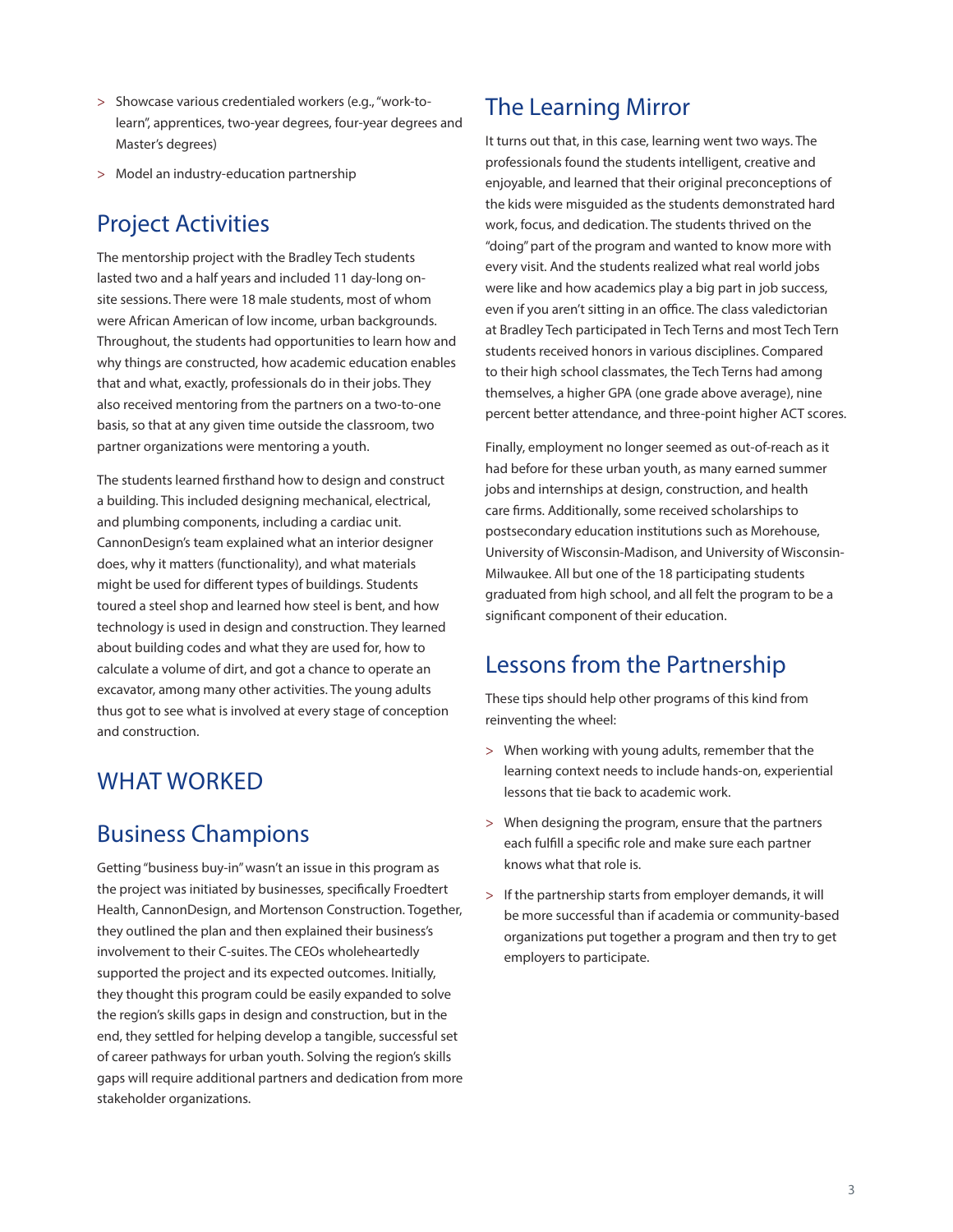### At A Glance

| <b>PARTNERS</b>                                             | <b>COMMITMENTS FROM</b><br><b>PARTNER</b>                                                                                                                                                                                                                                                                        | <b>CHALLENGES FACED AND</b><br><b>OVERCOME</b>                                                                                                                                                                                                                                                                                                                                                                                                                                                                                                                                                                                                                                                                                                                                                                                                                              | PROJECT ELEMENTS                                                                                                                                       |
|-------------------------------------------------------------|------------------------------------------------------------------------------------------------------------------------------------------------------------------------------------------------------------------------------------------------------------------------------------------------------------------|-----------------------------------------------------------------------------------------------------------------------------------------------------------------------------------------------------------------------------------------------------------------------------------------------------------------------------------------------------------------------------------------------------------------------------------------------------------------------------------------------------------------------------------------------------------------------------------------------------------------------------------------------------------------------------------------------------------------------------------------------------------------------------------------------------------------------------------------------------------------------------|--------------------------------------------------------------------------------------------------------------------------------------------------------|
| Froedtert/Medical<br>College of Wisconsin                   | To inclusion and supplier<br>diversity<br>To growing the next generation<br>of employees for health care<br>and for Milwaukee<br>To mentor the program's youth                                                                                                                                                   | The challenges were cross-<br>cutting among the partners:<br>> How to get alignment,<br>support, and buy-in from<br>the building's owner in<br>spite of perceived and real<br>liabilities                                                                                                                                                                                                                                                                                                                                                                                                                                                                                                                                                                                                                                                                                   | > Help create a pipeline of<br>ready talent for future<br>employment in the region<br>> Demonstrate the kinds<br>of careers available "in<br>industry" |
| CannonDesign                                                | From the top of the company<br>To preparing urban, low<br>income students for careers in<br>high-demand professions and<br>skilled trades<br>To working with Bradley Tech                                                                                                                                        | Provide real world<br>$\geq$<br>How to get internal<br>experiences of jobs<br>$\geq$<br>approval in the partner<br>> Eliminate stereotypes of<br>businesses from the C suite<br>both jobs and industries<br>No model to follow<br>><br>Showcase various<br>$\geq$<br>Considered dangerous work<br>credentialed workers<br>$\geq$<br>(e.g., "work-to-learn",<br>Businesses are not<br>><br>apprentices, two-year<br>educators per se<br>degrees, four-year degrees<br>> How to develop a<br>and Master's degrees)<br>partnership with teachers to<br>> Model an industry-<br>reinforce classroom learning<br>education partnership<br>How to develop<br>$\geq$<br>partnerships to pay for<br>basics such as hard hats,<br>boots, transportation, etc.<br>Identifying students willing<br>><br>to make a "long-term"<br>commitment to the project<br>while they are in school |                                                                                                                                                        |
| Mortenson                                                   | To proactively address the<br>declining workforce in the<br>construction industry<br>To provide real world exposure<br>for high school students<br>To improve diversity for the<br>Milwaukee Area construction<br>industry<br>To instill a passion for<br>construction and hire those<br>individuals who have it |                                                                                                                                                                                                                                                                                                                                                                                                                                                                                                                                                                                                                                                                                                                                                                                                                                                                             |                                                                                                                                                        |
| MPS and Bradley Tech<br>High School<br><b>WRTP/BIG STEP</b> | To provide transportation,<br>coordination, equipment and<br>permissions for the students<br>To tie on-site learning to the<br>classroom curriculum<br>To ensure firsthand exposure<br>to jobs to inform expectations                                                                                            |                                                                                                                                                                                                                                                                                                                                                                                                                                                                                                                                                                                                                                                                                                                                                                                                                                                                             |                                                                                                                                                        |